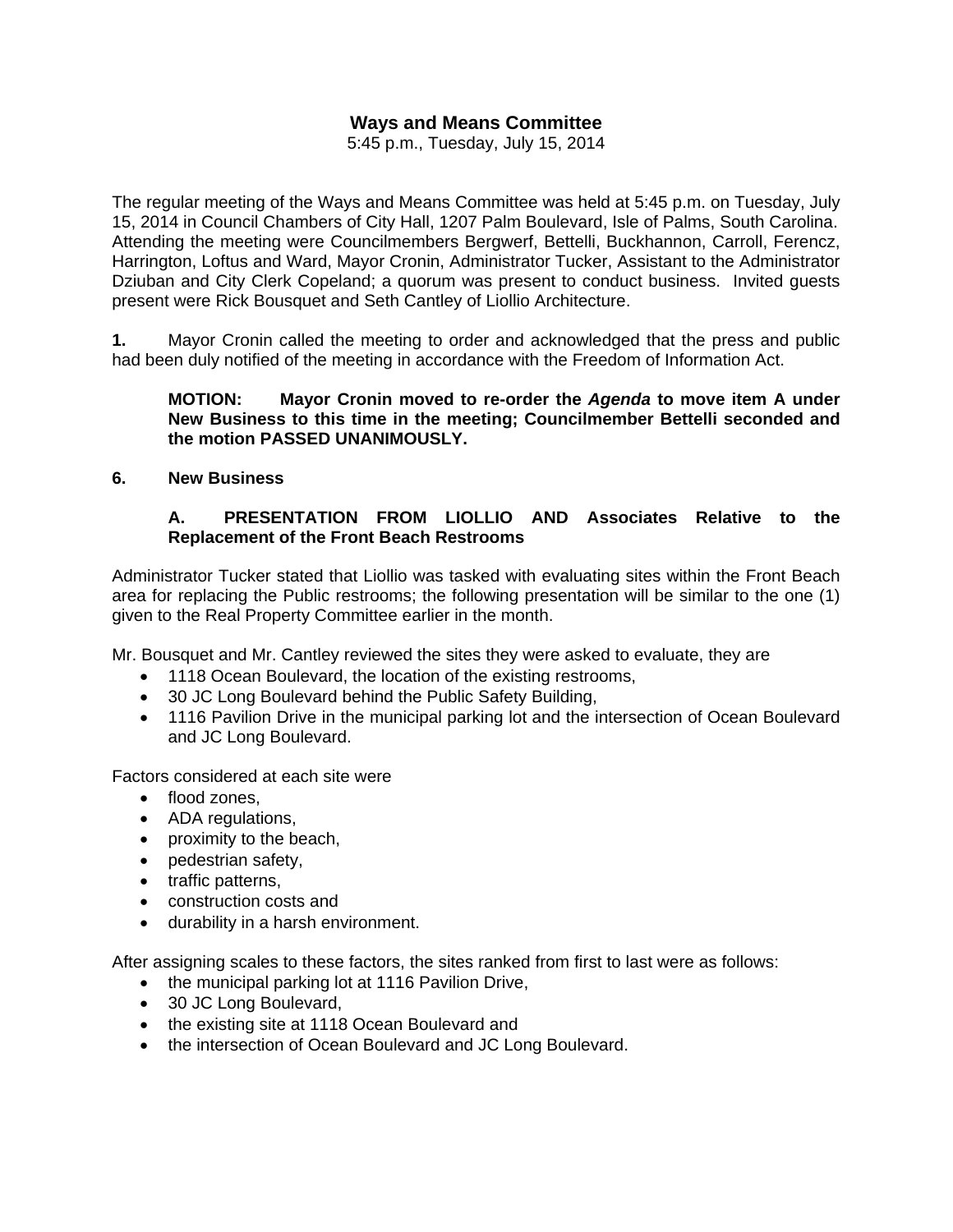Ways and Means Committee July 15, 2014 Page 2 of 7

Other considerations in the study were

- the impact on businesses,
- the best use of property,
- familiarity to the site and
- aesthetics.

After applying these considerations to the possibilities, the options were reduced to two (2), i.e. the municipal parking lot at 1116 Pavilion Drive and the existing site at 1118 Ocean Boulevard. One major benefit to the municipal parking lot is that it offers more space than the other sites allowing the building to be larger to serve more stalls, a less compact feeling when inside and space for future growth; other advantages are detailed in the evaluation attached to the historical record of the meeting. Re-building in the same location was decidedly the choice for merchants along Front Beach; the site has an inherent and integral function due to its location along the beach. Although both sites would give the City a good product, Liollio stated that they feel that a more intuitive approach and potential enhanced visual appearance of the existing site is the best choice.

In the presentation, Mr. Cantley discussed construction issues that would impact the costs such as follows:

The existing space at 1118 Ocean Boulevard:

- more material would be required for the elevation change;
- the need for special equipment for the limitations of the narrow site;
- greater overall cost due to minimal access and restricted contractor laydown space; and
- additional labor cost for the tight site.

The municipal parking lot at 1116 Pavilion Drive:

- no requirement for elevation;
- no vertical pedestrian transition required;
- less cost due to simpler construction style; and
- less overhead for easier access, laydown space and labor costs since less elevated work.

One (1) significant negative factor created by sites other than the existing site would be pedestrian safety as pedestrians must cross back and forth on Ocean Boulevard to access them.

Mr. Cantley commented that, to maximize space on the existing site, the new structure would extend above the beach access some seven to eight feet (7-8 ft.).

When asked by Councilmember Carroll about the elevation required at Front Beach, Director Kerr stated that the elevation would be one (1) foot higher than the adjacent buildings; the underside must be elevated twenty (20) feet or eight (8) feet high from the existing slab.

On the subject of the length of the ramp, Mr. Cantley stated that the ramp at the County Park was two hundred (200) linear feet; he added that the goal is to make the ramp not appear challenging.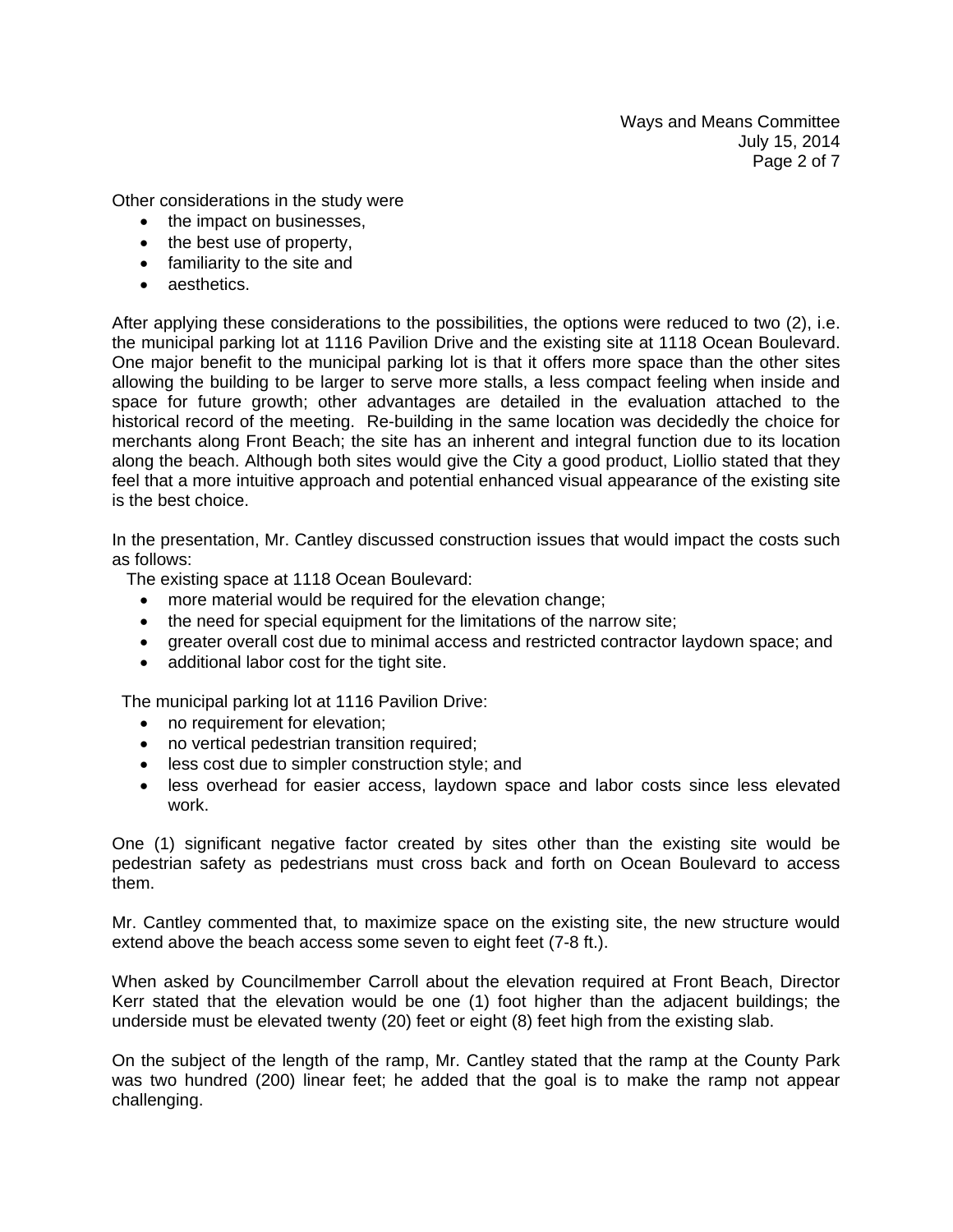Councilmember Harrington asked about the feasibility of having an elevator; Director Kerr answered that staff had decided not to pursue an elevator due primarily to the effect of the elements on the mechanisms. Mr. Bousquet stated that maintenance was difficult and that elevators have proven to be unsuccessful in this harsh environment.

Councilmember Loftus asked if any of the materials from the existing structure could be re-used; Director Kerr responded that in a V zone, solid walls were not allowed on the ground floor.

From the Real Property Committee meeting, Administrator Tucker reported that the Committee had requested that Liollio prepare a clear cost estimate of the construction costs associated with the existing site and the municipal parking lot on Pavilion Drive. Liollio was given only a few days to generate an estimate of the costs to generate that information, and the Administrator received their proposal late in the day today. The estimate totals ten thousand two hundred ninety dollars (\$10,290) and includes programming from the full design, defining the construction impacts on the municipal parking lot and generating separate cost estimates, as well as two (2) additional meetings with the City. The forty-nine thousand two hundred twenty dollars (\$49,220) included in the FY15 budget was intended to cover all phases of Liollio's work up to construction management and could be the source of funds for this work.

### **MOTION: Councilmember Carroll moved to award a contract to Liollio in the amount of \$10,290 for work described above; Councilmember Bergwerf seconded.**

The Administrator recalled that the original proposal from Liollio had multiple phases and totaled approximately sixty thousand dollars (\$60,000), with ten thousand six hundred ten dollars (\$10,610) for construction administration.

Mayor Cronin reiterated earlier statements that the City will approach Charleston County for funding for the construction of new public restrooms because the people who use them are not island residents, but residents from all over Charleston County who come to enjoy the beach. The Mayor stated that the City of Isle of Palms accounts for six and a half to seven percent (6.5- 7%) of the County's property tax collections but composes only one percent (1%) of the County's population.

Administrator Tucker commented that the FY16 budget would include actual construction.

Councilmember Ferencz asked whether anything was included in the City's Comprehensive Plan that anticipated another use for the municipal parking lot in the future; she stated that the City should not contemplate relocating the public restrooms there if they would be destroyed in the future to accommodate another use for the space.

# **VOTE: The motion PASSED UNANIMOUSLY.**

# **3. Citizens' Comments –** None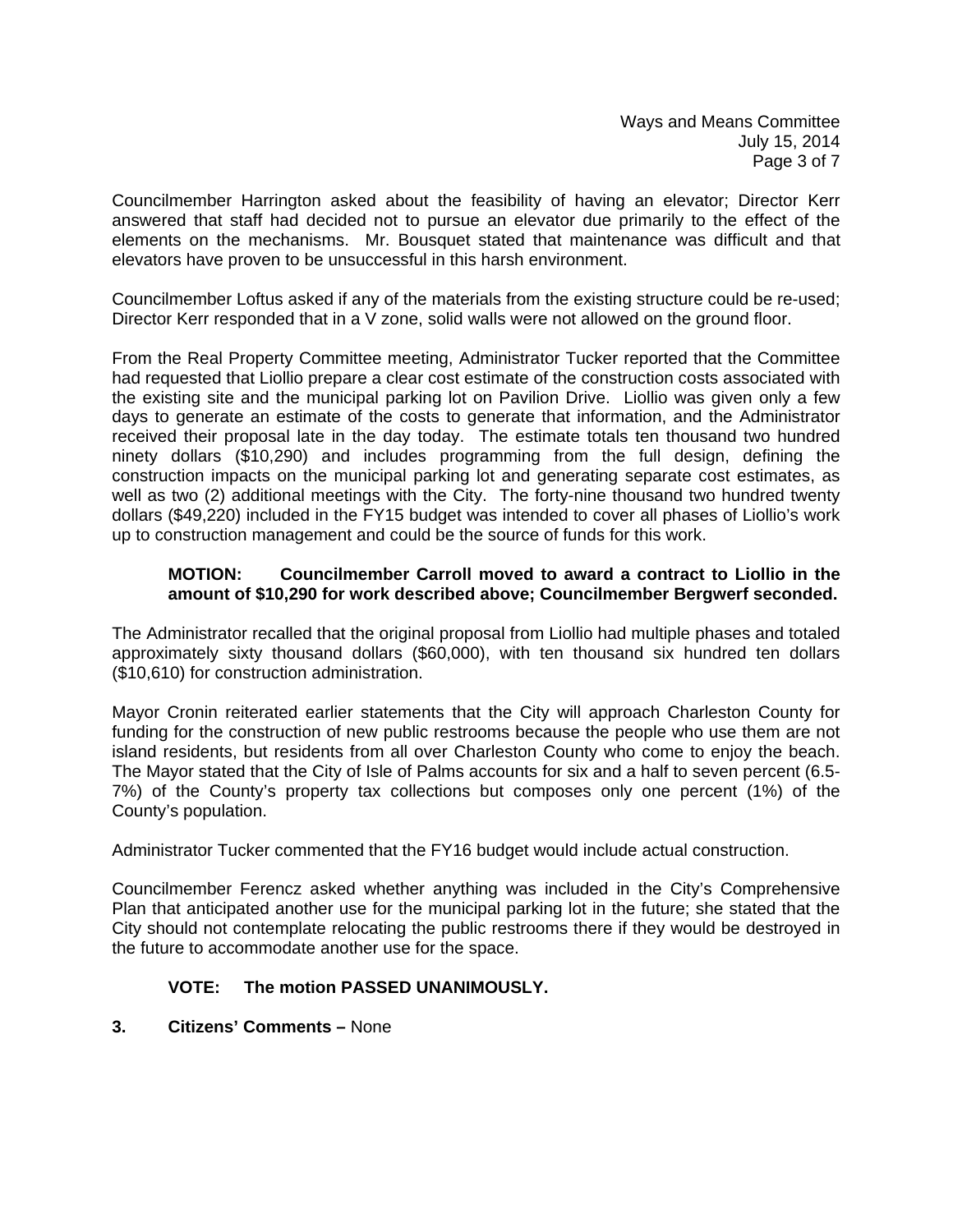# **4. Financial Statement –** Treasurer Debbie Suggs

#### **A. Monthly Financial Statement**

Treasurer Suggs emphasized that the June 30, 2014 financial statements to be reviewed were preliminary and un-audited; the audit should being in August. In General Fund, revenues were ninety-nine percent (99%) collected and expenditures were at ninety-eight percent (98%). Revenue yet to be collected include one (1) month's property taxes, three (3) months' Local Option Sales Taxes, brokers' tax, the second payment of Comcast franchise fees and the fourth quarter's state ATAX; the City continued to receive invoices for June. The Treasurer pointed to the center box on the lower half of the page where, at Councilmember Ward's request, the cash balances for other major funds have been added. The City departments that have ended the year over-budget are Mayor/Council, Fire (based on the mid-year wage adjustments) and Judicial (based on unusual legal requirements in this fiscal year).

Councilmember Loftus asked the Administrator whether she had been able to get more information from Charleston County relative to boat taxes; she has reached out and was assured that the work continued, but the information was not yet available.

Treasurer Suggs stated that she had been reassured that similar issues to those identified on boat taxes were not a factor for property or vehicle taxes.

On the subject of resident business owners reporting Local Option Sales Taxes incorrectly, Treasurer Suggs noted that she had spoken with Director Kerr about an explanatory mailing from the City.

# **B. Tourism Schedules**

Municipal Accommodations Taxes were running ten percent (10%) ahead of FY13 with the month of June yet to be added. As stated earlier, the City has not received the fourth quarter's State ATAX collections or the second installment from the Charleston County Accommodations Tax Pass-through. Hospitality Taxes were running thirteen percent (13%) higher than FY13 with one (1) month to add.

# **C. Projects Status**

In June, the City had no activity in the Phase II Drainage project; the Treasurer has added the "Available to Spend" box to the schedule. The City paid an invoice to Stantec for planning and design on the wayfinding/parking management projects. One (1) small invoice was paid to Ocean and Coastal Consultants for design and engineering.

#### **5. Old Business –** None

**6. New Business**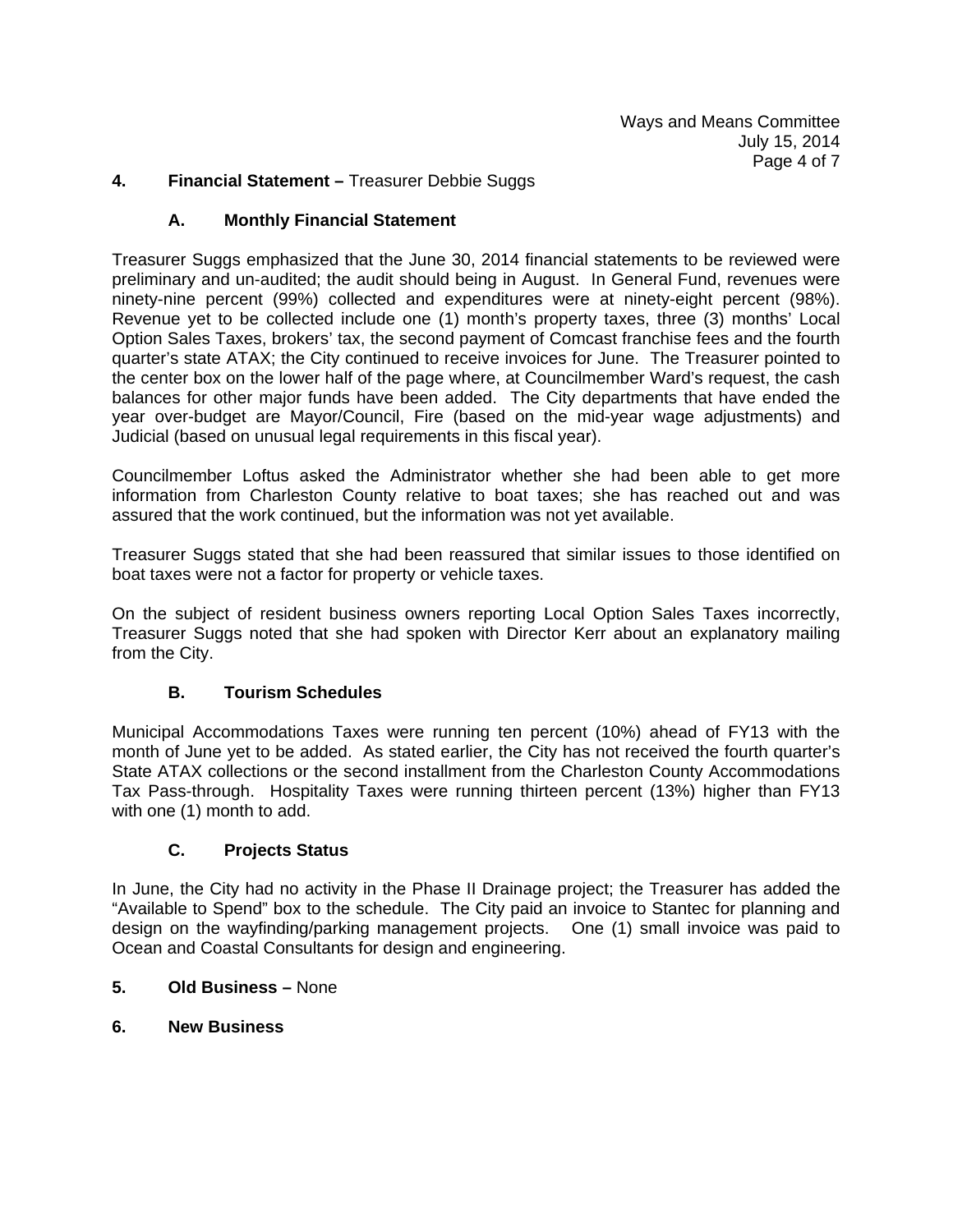# **B. Consideration of Contracts in Excess of \$10,000**

# **1. Sole Source Engineering Proposal from Coastal Science and Engineering for Shoal Management Project Engineering in the amount of \$107,000**

Administrator Tucker advised Council that this was the first step forward on the shoal management project planned for the fall. As the engineering work occurs, the Administrator reported that she will prepare and send letters to the stakeholders relative to the funding gap that remains. The Administrator recalled that the City had met with the stakeholders in April to explain the funding plan; the stakeholders have also been told that the City has contributed two hundred thousand dollars (\$200,000) toward the project.

### **MOTION: Councilmember Loftus moved to award a sole source contract to Coastal Science and Engineering for shoal management engineering in the amount of \$107,000; Councilmember Carroll seconded.**

Councilmember Bettelli commented that the actual cost was one hundred seven thousand six hundred sixty-two dollars (\$107,662).

Councilmember Loftus changed his motion to reflect the correction.

# **VOTE: The motion PASSED UNANIMOUSLY.**

### **2. Award of a contract to Bobcat of Charleston for the budgeted replacement of 1 ATV for the Police Department in the amount of \$17,055.94, state contract pricing**

# **MOTION: Councilmember Bettelli moved to award a contract to Bobcat of Charleston for the purpose stated above; Councilmember Bergwerf seconded.**

Councilmember Ward asked how much money was in the budget for this purchase and was told that the budget was seventeen thousand five hundred (\$17,500),

# **VOTE: The motion PASSED UNANIMOUSLY.**

# **C. Discussion of Referendum Relative to Roads**

Mayor Cronin initiated the discussion asking what would be the source of funds for the one million dollars (\$1,000,000) a year computed as the maintenance expense for one (1) year; he commented that the City collected four million dollars (\$4,000,000) in property taxes in FY14; the maintenance requirement would require twenty-five percent (25%) of that. An analysis of funding, prepared by staff was distributed to the Committee members, and a copy is attached to the historical record of the meeting.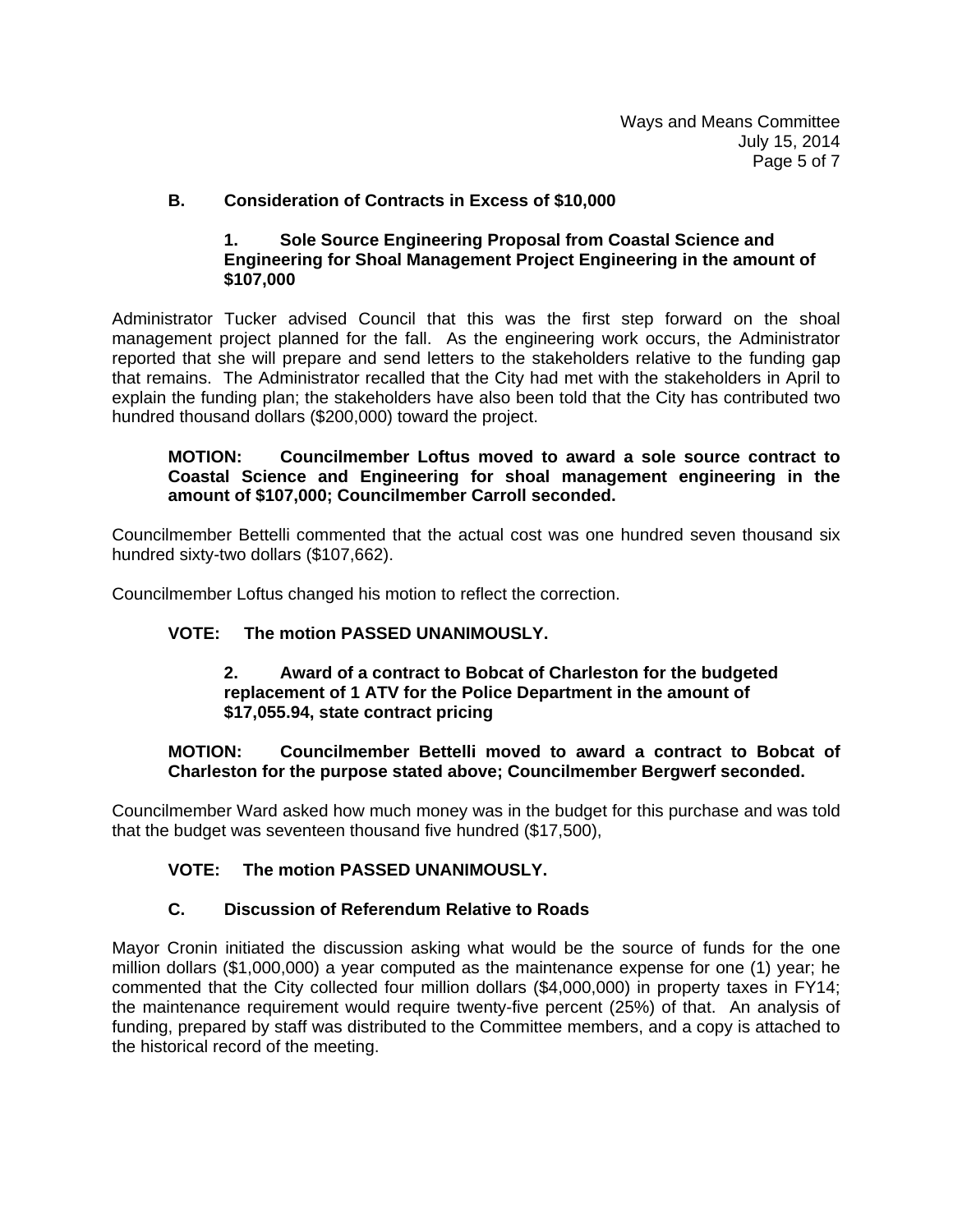Councilmember Ferencz recalled that the City had been told by SCDOT that any parking management system had to be revenue neutral, but noted, if the City took over the roads, a parking management system could generate revenue for the City.

Mayor Cronin said that a parking management system would have to be revenue neutral only if the City did not take over the roads.

Administrator Tucker stated that she had sent an e-mail to Robert Clarke of SCDOT for confirmation about whether the City could take Highway 703 from the state road system; as of this meeting, he has not responded. The Administrator remarked that, if the City could not control parking on Palm Boulevard, the problem at that location would worsen.

Councilmember Loftus asked whether there was a deadline for a referendum, and the Mayor said it could be held anytime. If the City were to hold a referendum separate from the general election in November, it would cost the City several thousand dollars.

The Mayor reminded the Committee that property tax increases were limited by the amount of the CPI and population growth each year and that a millage increase would not be an allowed reason within the law to exceed that cap to fund roads.

Councilmember Harrington commented that he thought the City could get a measuring stick for the annual maintenance costs from Wild Dunes.

Administrator Tucker stated that the estimate of one million dollars (\$1,000,000) per year is the best estimate from experts. The Administrator also noted that she had reached out to Dave Kynoski who had provided Wild Dunes' road maintenance plan through 2022, which showed that their plan is to spend four million dollars (\$4,000,000) between 2018 and 2023 on the roads within the gates.

Mayor Cronin reported that Folly Beach owns its roads and is not setting aside funds to maintain the infrastructure.

The Mayor suggested that Council and staff continue to work on this, but not to set a deadline for the referendum for the November general election.

When asked about other sources of funds, the Administrator said that the City could continue to get assistance from Charleston County Transportation Committee (CTC) and Transportation Sales Taxes for the maintenance and improvement of public roads.

Councilmember Harrington stated that the City should confirm that it can take over the roads before expending too much effort.

Councilmember Ward stated that he wanted to continue to pursue this; he said that, in his conversations with residents, they do not support the proposed parking pass system, but they do want something done about parking.